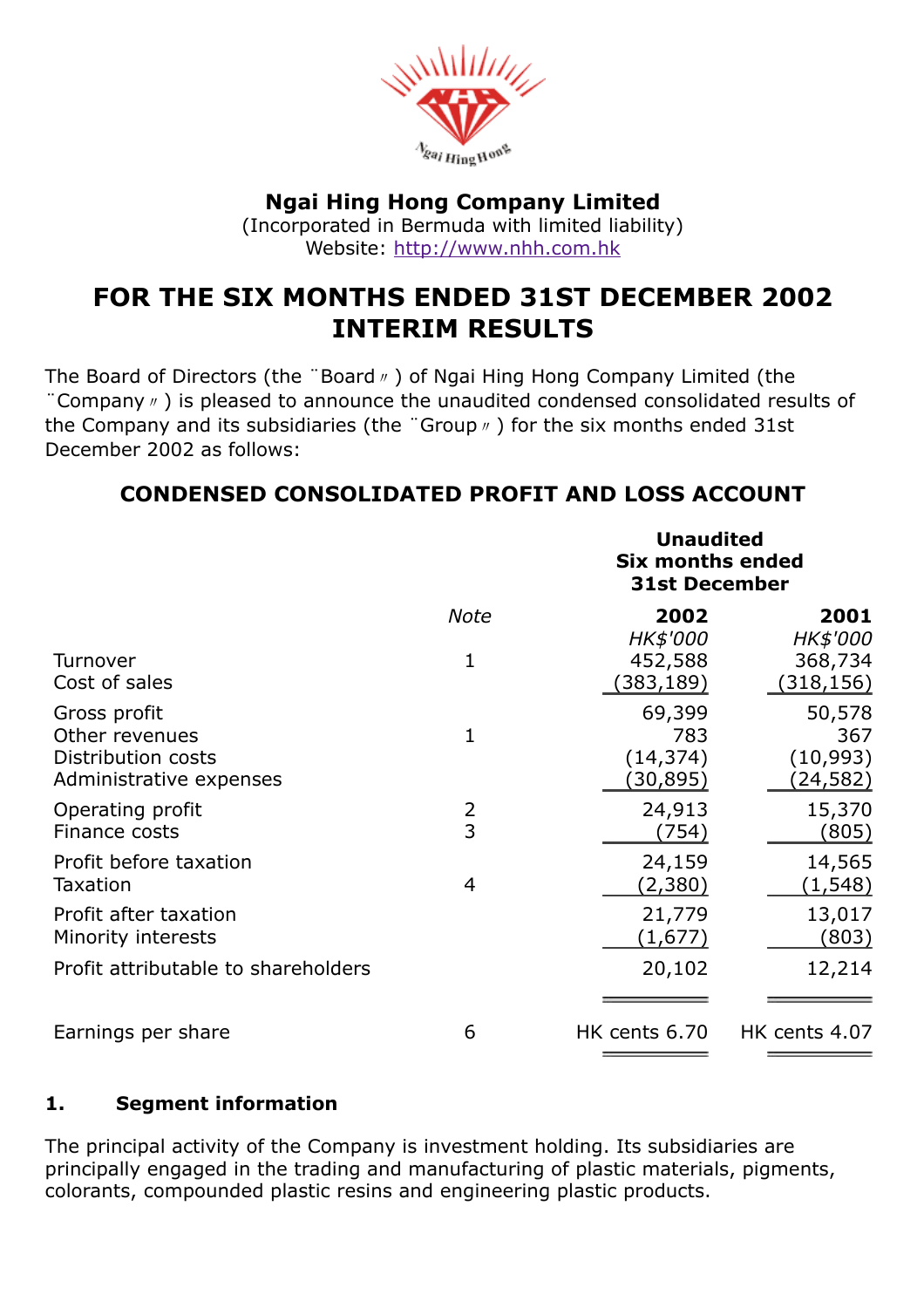An analysis of the Group's revenues and results for the period by geographical segment is as follows:

|                                             |                  | <b>The People's</b><br><b>Republic</b><br>of China<br>excluding<br><b>Hong Kong</b> | Six months ended 31st December 2002 |                   |
|---------------------------------------------|------------------|-------------------------------------------------------------------------------------|-------------------------------------|-------------------|
|                                             | <b>Hong Kong</b> | ("PRC $\#$ )                                                                        | <b>Elimination</b>                  | Group             |
|                                             | <b>HK\$'000</b>  | <b>HK\$'000</b>                                                                     | <b>HK\$'000</b>                     | <i>HK\$'000</i>   |
| Turnover                                    | 426,471          | 122,424                                                                             | (96, 307)                           | 452,588           |
| Other revenues                              | 728              | 55                                                                                  |                                     | 783               |
| Total revenues                              | 427,199          | 122,479                                                                             | (96, 307)                           | 453,371           |
| Segment results                             | 16,595           | 8,157                                                                               |                                     | 24,752            |
| Unallocated costs                           |                  |                                                                                     |                                     | (593)             |
| Profit before taxation<br><b>Taxation</b>   |                  |                                                                                     |                                     | 24,159<br>(2,380) |
| Profit after taxation<br>Minority interests |                  |                                                                                     |                                     | 21,779<br>(1,677) |
| Profit attributable to<br>shareholders      |                  |                                                                                     |                                     | 20,102            |

|                        | Six months ended 31st December 2001 |            |                    |          |
|------------------------|-------------------------------------|------------|--------------------|----------|
|                        | <b>Hong Kong</b>                    | <b>PRC</b> | <b>Elimination</b> | Group    |
|                        | HK\$'000                            | HK\$'000   | HK\$'000           | HK\$'000 |
| Turnover               | 357,332                             | 84,770     | (73, 368)          | 368,734  |
| Other revenues         | 367                                 |            |                    | 367      |
| Total revenues         | 357,699                             | 84,770     | (73, 368)          | 369,101  |
| Segment results        | 7,886                               | 7,332      |                    | 15,218   |
| Unallocated costs      |                                     |            |                    | (653)    |
| Profit before taxation |                                     |            |                    | 14,565   |
| Taxation               |                                     |            |                    | (1, 548) |
| Profit after taxation  |                                     |            |                    | 13,017   |
| Minority interests     |                                     |            |                    | (803)    |
| Profit attributable to |                                     |            |                    |          |
| shareholders           |                                     |            |                    | 12,214   |
|                        |                                     |            |                    |          |

Turnover and segment results are presented based on the operating locations of group companies. Unallocated costs represent corporate expenses.

All the Group's turnover and operating profit are attributable to the manufacturing and trading of plastic products and accordingly no analysis of the Group's turnover and contribution to operating profit by business segment is provided.

## 2. Operating profit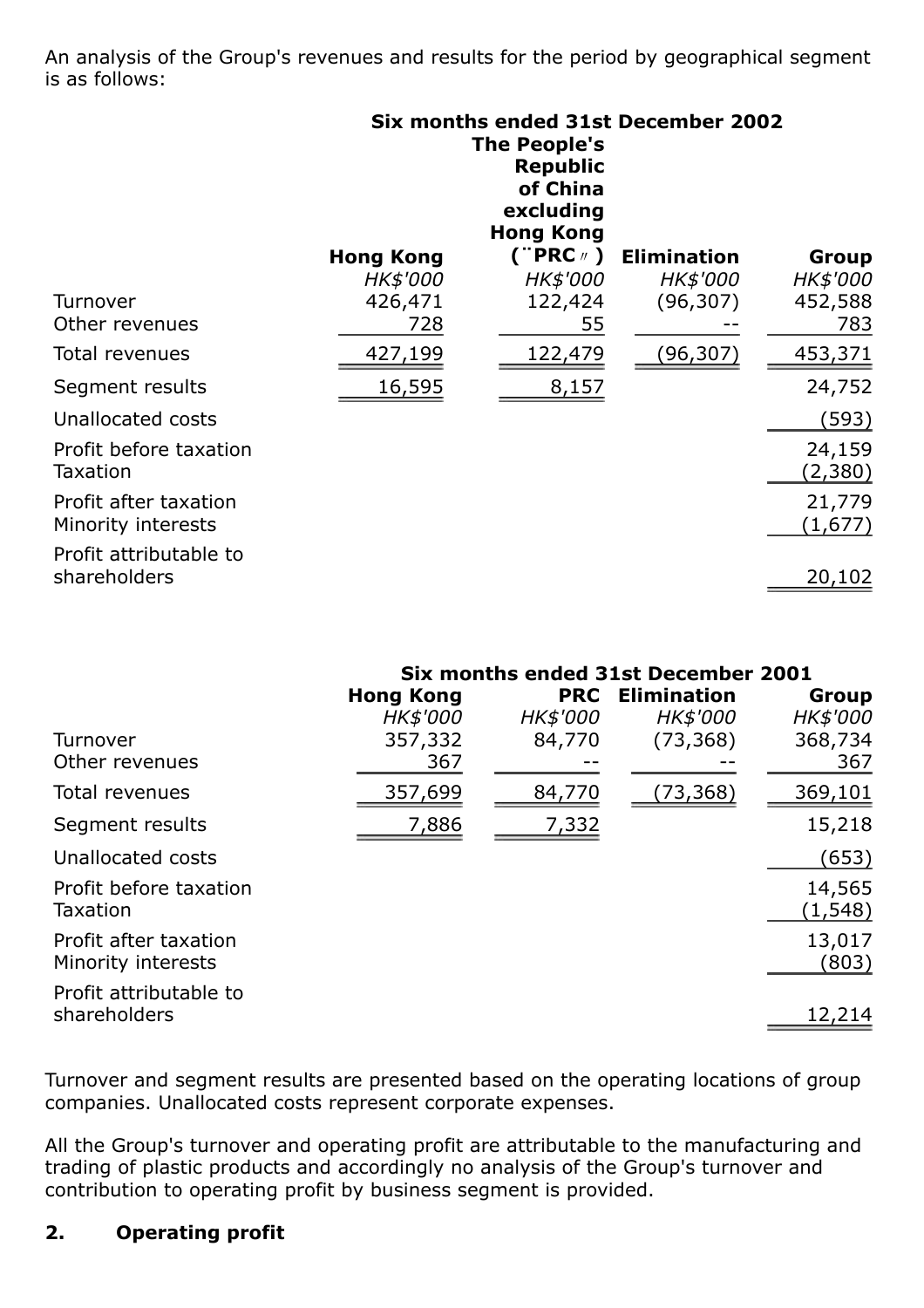Operating profit is stated after crediting and charging the following:

|                                                                        | <b>Unaudited</b><br><b>Six months ended</b><br><b>31st December</b> |                  |
|------------------------------------------------------------------------|---------------------------------------------------------------------|------------------|
|                                                                        | 2002<br>HK\$'000                                                    | 2001<br>HK\$'000 |
| Crediting<br>Gain on disposal of fixed assets                          | 124                                                                 | 173              |
| Charging<br>Depreciation:<br>Owned fixed assets<br>Leased fixed assets | 3,324                                                               | 5,099<br>46      |

## 3. Finance costs

|                                    | <b>Unaudited</b><br><b>Six months ended</b><br><b>31st December</b> |          |
|------------------------------------|---------------------------------------------------------------------|----------|
|                                    | 2002                                                                | 2001     |
|                                    | HK\$'000                                                            | HK\$'000 |
| Interest on bank borrowings        | 738                                                                 | 760      |
| Interest element of finance leases | 16                                                                  | 45       |
|                                    | 754                                                                 | 805      |

## 4. Taxation

- (a) Hong Kong profits tax has been provided at the rate of 16% (2001: 16%) on the estimated assessable profit for the period. The Group's subsidiaries operating in the PRC have no assessable income and accordingly no provision for PRC taxation has been made in the accounts.
- (b) Deferred taxation is provided for in respect of the accelerated depreciation allowances. There is no material potential deferred taxation not provided for in the accounts.

## 5. Dividends

The directors declare an interim dividend of HK 3 cents per share for the period (2001: HK 2 cents).

## 6. Earnings per share

The calculation of basic earnings per share is based on the Group's profit attributable to shareholders of HK\$20,102,000 (2001: HK\$12,214,000) and 300,000,000 (2001: 300,000,000) ordinary shares in issue during the period. Diluted earnings per share for the periods are not disclosed as there were no dilutive potential ordinary shares.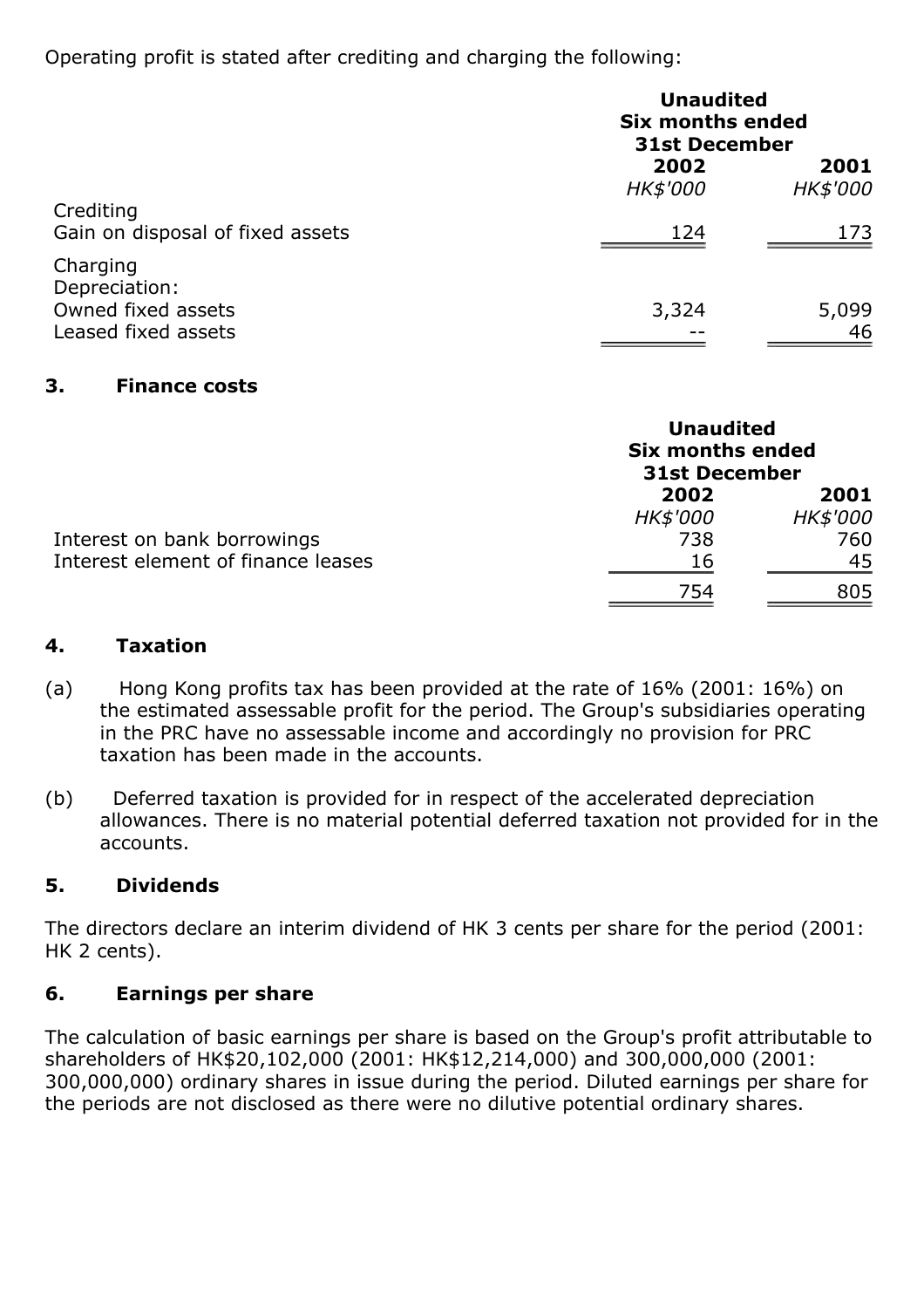#### Interim dividend

The directors are pleased to declare an interim dividend of Hong Kong 3 cents per share for the six months ended 31st December 2002 to members whose names appear on the Register of Members on 7th April 2003. The dividend will be paid on or before 10th April 2003.

## CLOSURE OF REGISTER OF MEMBERS

The Register of Members of the Company will be closed from Friday, 4th April 2003 to Monday, 7th April 2003 (both dates inclusive) during which period no transfer of shares will be registered. In order to qualify for the interim dividend, all properly completed transfer forms accompanied by the relevant share certificates must be lodged with the Company's Branch Registrars in Hong Kong, Abacus Share Registrars Limited, G/F, BEA Harbour View Centre, 56 Gloucester Road, Wanchai, Hong Kong not later than 4:30 p.m. on Thursday, 3rd April 2003.

#### BUSINESS REVIEW AND PROSPECTS

For the six months ended 31st December 2002, the Group recorded a turnover of HK\$452,588,000, representing an increase of 22.7% against the HK\$368,734,000 recorded in the corresponding period in the previous year and made a profit attributable to shareholders of HK\$20,102,000 representing a surge of 64.6% from HK\$12,214,000. Earnings for the period amounted to HK 6.70 cents (2001: HK 4.07 cents) per share. The Board has recommended an interim dividend of HK 3 cents per share. (2001: HK 2 cents).

The slow recovery in global market conditions during the review period created significant impact on the overall business environment. Against this backdrop, the Group, riding on its clearly-defined and prudent business strategies as well as its solid business foundation, managed to achieve positive development during the first sixmonth period. This was attributed to the satisfactory contribution of the colourants and engineering plastics manufacturing business and the plastics trading business of the Group and its implementation of effective and prudent cost controls.

Compared to the results of previous corresponding period which were adversely affected by the 911 incident, the growth in turnover and profits during the review period demonstrating signs of steady recovery of the Groupˇs business after the incident. Such results were further augmented by the increase in market demand. During this period, the Groupˇs colourants and engineering plastics manufacturing business recorded a significant increase in both turnover and sales volumes. In particular, the manufacturing business, which commanded a higher gross profit margin than the trading business, accounted for a significantly higher portion in the total turnover, contributing to the overall rise in the Groupˇs gross profit margin.

With regard to its plastics trading business, the Group managed to achieve its initial success in penetrating the PRC market. Ngai Hing (GZFTZ) Trading Co., Ltd., commencing business in the Guangzhou Free Trade Zone in May 2002, has established new customer networks in southern China, providing additional source of revenue for the Group. If such encouraging responses persist, the Group will set up additional trading offices in other major cities in the PRC.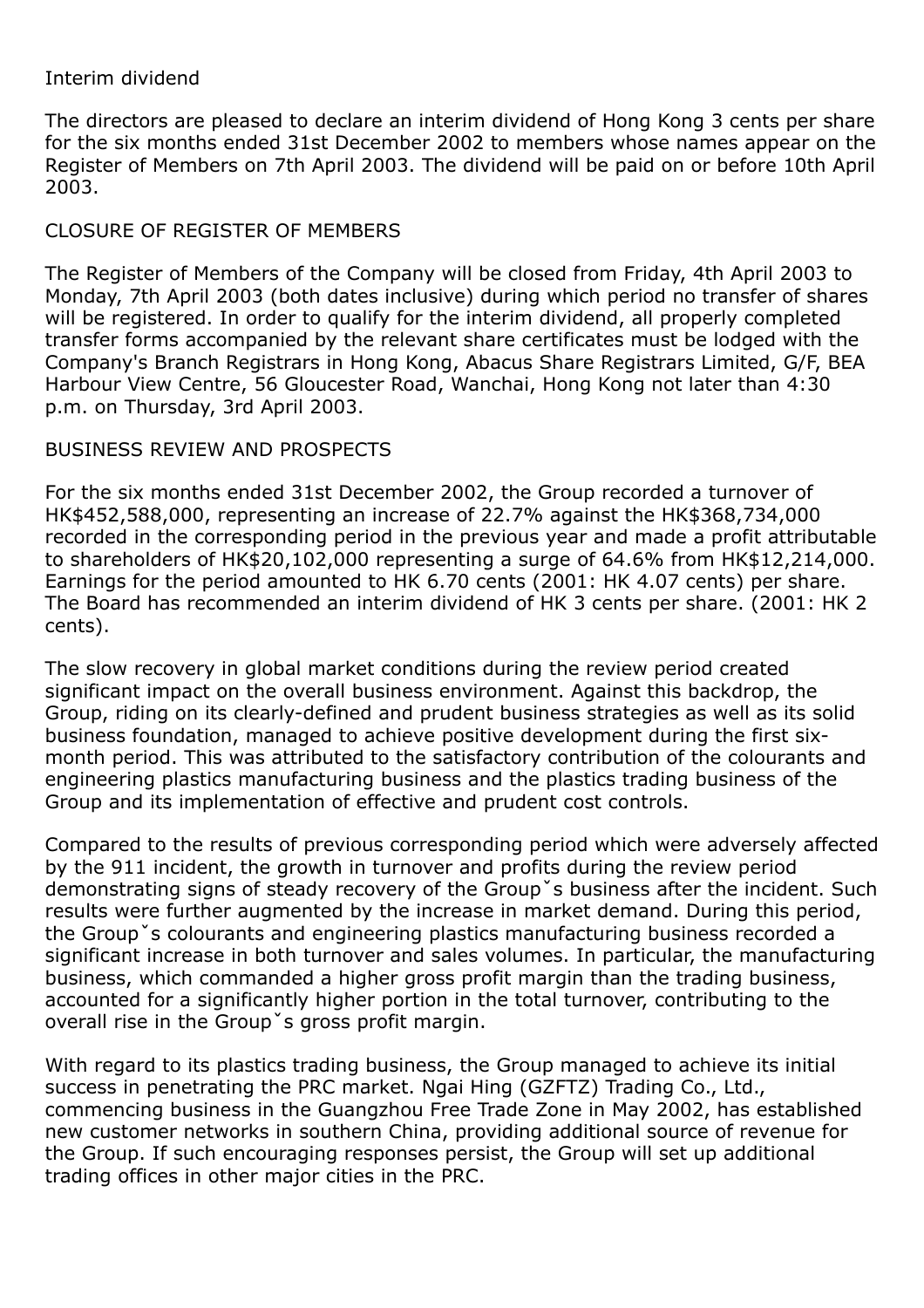With the Group<sup>x</sup> scommitted goals in recent years, the manufacturing business continued to deliver satisfactory results. The turnover and sales volumes of the colourants and engineering plastics manufacturing business recorded a promising growth, particularly in the latter. The Group 's tailor-made engineering plastics have persistently received overwhelming responses from the market. At the same time, the performances of markets in the eastern and southern parts of the PRC were also improving steadily during the period under review. The full commencement of the production lines at the Qingdao plant greatly increased the production capacities, generating further contributions to the revenue of the Group.

The Group also explored new business segments to strengthen its marketing edges. Capitalising on its extensive experience in the colourants business, the Group entered into a cooperation with a sizable building materials company, in which, the Group has provided the know-how for the use and application of colourants in the production of construction materials during the review period. This new market exploration broadened the revenue base of the Group.

For the growing market demand, the Group has committed resources to raise its production capacity. The construction of the Groupˇs new plant in Shanghai completed at the end of 2002, replacing its previous rented plant. The new plant commenced production in February 2003, enabling the Group to have a more flexible control in its production capacities leading to savings in production costs. Further, the installation of production machineries in its newly leased plant at the Tai Po Industrial Estate in Hong Kong completed in March 2003 and the production has already been commenced thereat.

As the future becomes increasingly promising for the PRC, especially after its accession to the World Trade Organisation, the Group envisages that there are tremendous opportunities for its further development in marketing its products in the PRC. To accelerate its business operations in the PRC, the Group will continue its pursuit of quality products and value-added services. It will also increase its investment in research and development to widen the range of products that it will offer, and to strengthen its technical ability for better serving its customers to meet their needs. At the same time, with the commencement of production of the additional plants, the Group will begin consolidating internal resources in the next half year to optimize overall operating efficiencies.

Finally, the Board would like to express its thankfulness to the Groupˇs suppliers, customers and shareholders for their continuing support, and all the members of the staff for their hard work and contribution.

#### LIQUIDITY AND FINANCIAL RESOURCES

The Group generally finances its operations with internally generated cashflow and banking facilities provided by its principal bankers. As at 31st December 2002, the Group has available aggregate bank loan facilities of approximately HK\$152,114,000, of which HK\$63,106,000 have been utilized and were secured by corporate guarantee issued by the Company and legal charges on certain leasehold land and buildings in the PRC and Hong Kong owned by the Group. The Group's cash and bank balances and short term bank deposits as at 31st December 2002 amounted to approximately HK\$46,513,000. The Group's gearing ratio as at 31st December 2002 was approximately 22.7%, based on the total bank borrowings of approximately HK\$63,106,000 and the shareholders' funds of approximately HK\$278,062,000. As the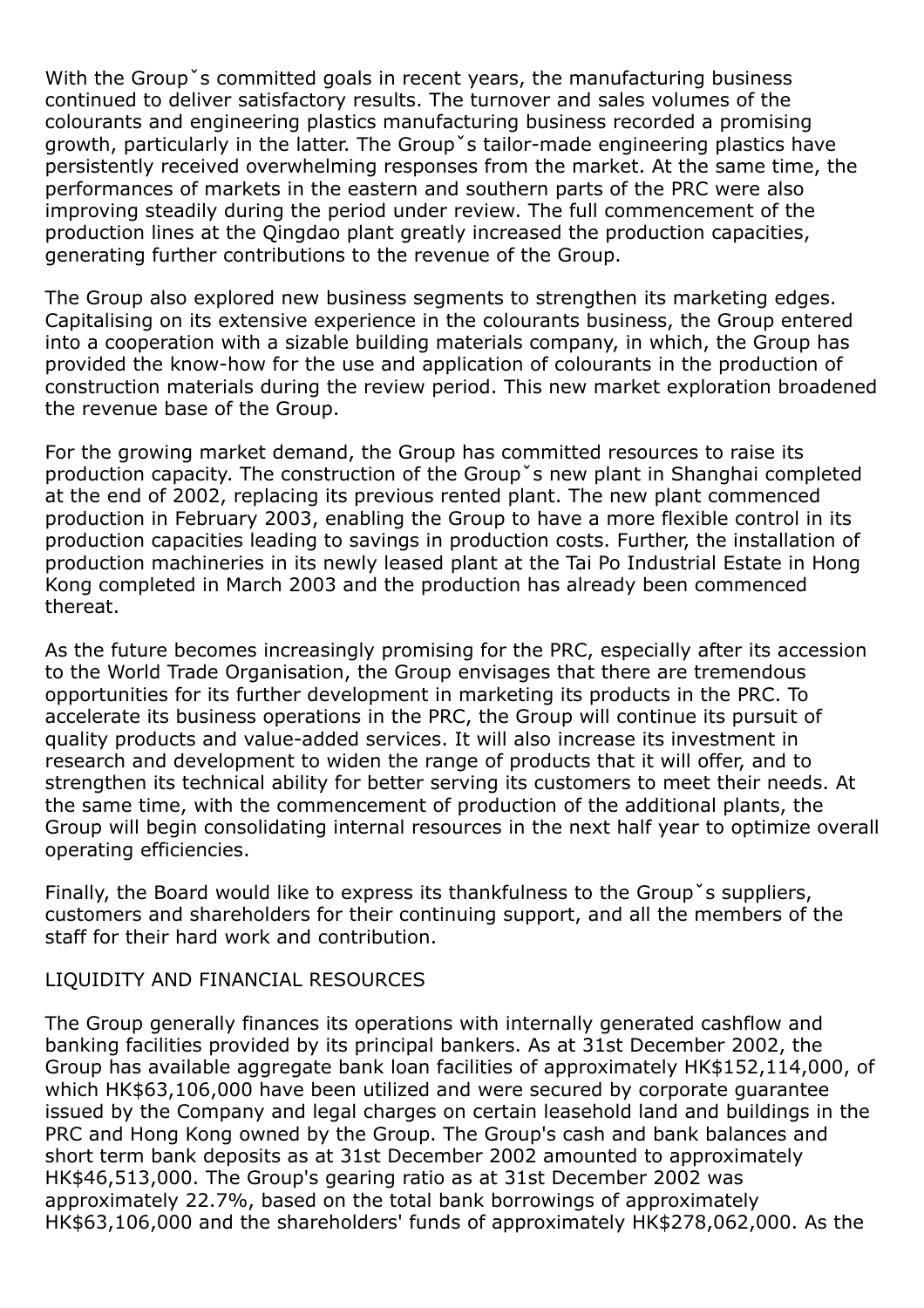Group's borrowings and cash balances are primarily denominated in Hong Kong dollars, the Group has no significant exposure to foreign currency fluctuations.

Other than guarantees issued by the Company in respect of the due performance of a subsidiary under a contract manufacturing agreement to the extent of HK\$20,000,000 and guarantees for banking facilities granted to certain subsidiaries to the extent of approximately HK\$195,000,000 as at 31st December 2002, the Group and the Company had no other contingent liabilities.

As at 31st December 2002, the Group had capital commitments for property, plant and equipment contracted but not provided for amounting to HK\$23,942,000.

#### EMPLOYEE INFORMATION

As at 31st December 2002, the Group employed a total of 790 full-time employees. The Group's emolument policies are formulated on the performance of individual employees and are reviewed annually. The Group has introduced an incentive scheme which is geared to the profit of the Group and the performance of its employees, as an incentive to motivate its employees to increase their contribution to the Group. The Group also provides social and medical insurance coverage, and provident fund scheme (as the case may be) to its employees depending on the location of such employees.

Purchase, sale and redemption of the Companyˇs listed securities

The Company has not redeemed any of its shares during the period. Neither the Company nor any of its subsidiaries has purchased or sold any of the Company's listed securities during the period.

#### Compliance with the Code of Best Practice

In the opinion of the Directors, the Company has complied with Appendix 14 of the Rules Governing the Listing of Securities on The Stock Exchange of Hong Kong Limited (¨HKSE〃) throughout the six months period ended 31st December 2002 except that the term of office for the Independent Non-executive Directors of the Company are subject to retirement by rotation and re-election at the Annual General Meeting in accordance with the Company's Bye-laws. This does not comply with Paragraph 7 of the Code of Best Practice which suggests that Independent Non-executive Directors should be appointed for a specific term.

#### Audit Committee

The written terms of reference which describe the authority and duties of the Audit Committee were prepared and adopted with reference to ¨A Guide for The Formation of An Audit Committee〃 published by the Hong Kong Society of Accountants.

The Audit Committee provides an important link between the Board of Directors and the Company's auditors in matters coming within the scope of the group audit. It also reviews the effectiveness of the external audit and of internal controls and risk evaluation. The Audit Committee comprises two independent non-executive directors, namely Mr LAI Kam Wah and Dr WONG Chi Ying, Anthony. The Audit Committee has reviewed with management the accounting principles and practices adopted by the Group and discussed internal controls and financial reporting matters including a review of the unaudited condensed accounts for the six months ended 31st December 2002 with the Directors.